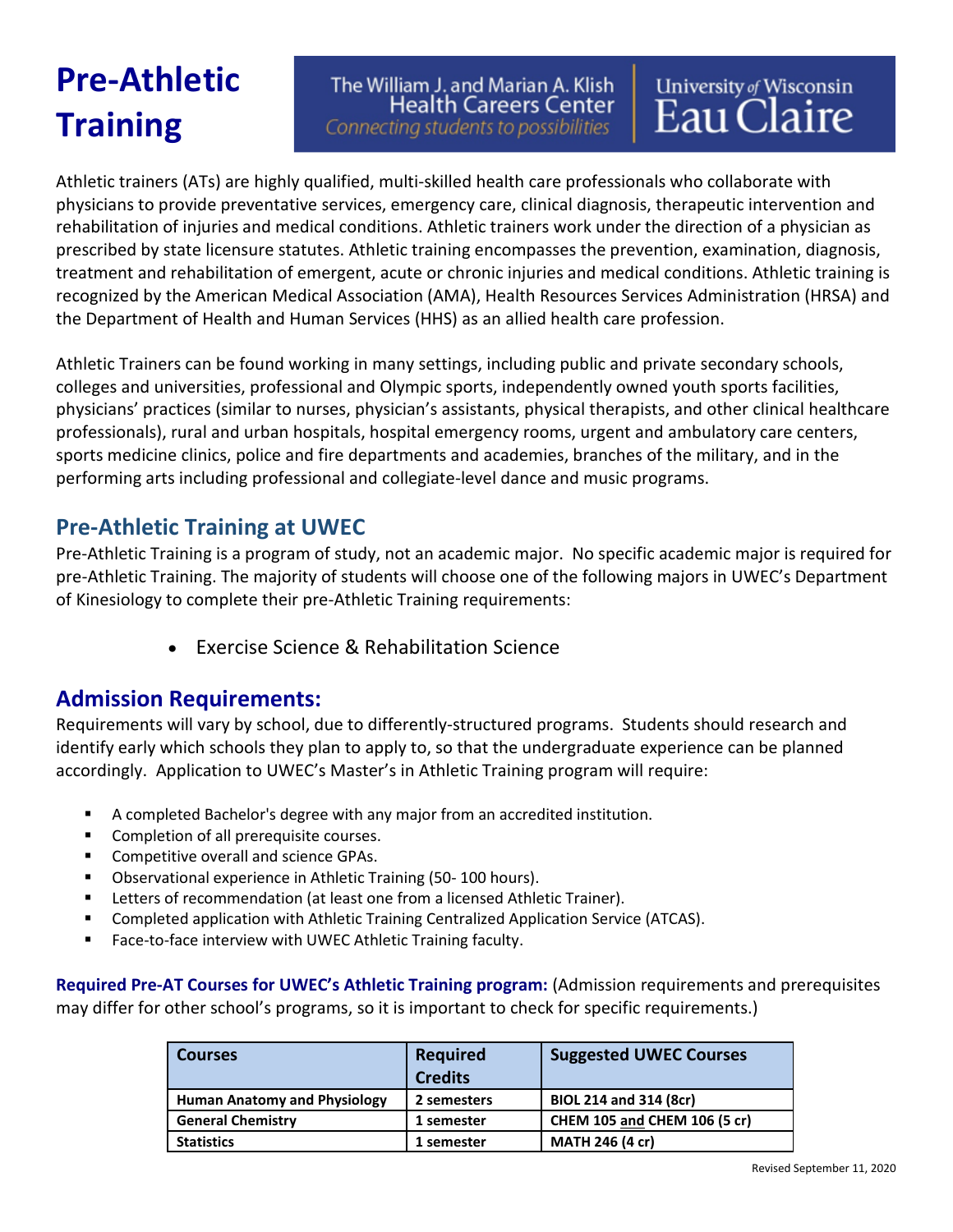| <b>Physics</b>                     | <b>1semesters</b> | PHYS 100 (4 cr) or PHYS 211 (5 cr) |
|------------------------------------|-------------------|------------------------------------|
| <b>Biomechanics</b>                | 1 semester        | KINS 304 (3 cr)                    |
| <b>Exercise Physiology</b>         | 1 semester        | KINS 308 (3 cr)                    |
| <b>Strength &amp; Conditioning</b> | 1 semester        | KINS 357 (3 cr)                    |
| <b>Psychology</b>                  | 1 semester        | PSYC 100 (3 cr)                    |
| <b>Human Nutrition</b>             | 1 semester        | BIOL 196 (3 cr)                    |

**Recommended Courses:** The following courses are recommended by some athletic training programs:

| <b>ENPH 450 Epidemiology</b>                    | PSYC 230 Human Development         |
|-------------------------------------------------|------------------------------------|
| <b>ENPH 225 Introduction to Public Health</b>   | PSYC 331 Child Psychology          |
| KINS 275 Care & Prevention of Athletic Injuries | PSYC 332 Psychology of Adolescence |
| KINS 292 Coaching & Management Theory           |                                    |

**Graduate Record Exam (GRE):** Although this exam is not required for application to UWEC's Athletic Training program, it may be required by other schools' programs. The exam consists of 3 sections, Verbal Reasoning, Quantitative Reasoning and Analytical Writing. It is often taken in the spring semester or summer following the junior year. Go to:<http://www.ets.org/gre> for more information on the GRE.

**Suggested Pre-AT Curriculum:** The following program is suggested for a student in any major. It is important that students work with a pre-AT advisor each semester. This is one example of how the pre-AT courses can be arranged. Courses will not necessarily be taken in this order. The order of courses taken will depend on the student's major.

| Freshman year - Fall           | Freshman year - Spring                    |
|--------------------------------|-------------------------------------------|
| <b>KINS 294</b>                | PHYS 100 or 211                           |
| <b>PSYC 100</b>                | CHEM 105 & 106                            |
| LE & Major courses             | LE & Major courses                        |
| Sophomore year - Fall          | Sophomore year - Spring                   |
| <b>BIOL 214</b>                | <b>BIOL 314</b>                           |
| <b>KINS 304</b>                | <b>MATH 246*</b>                          |
| <b>BIOL 196</b>                | <b>KINS 308</b>                           |
| LE & Major courses             | Additional science course                 |
| Junior year - Fall             | Junior year – Spring                      |
| <b>KINS 357</b>                | LE & Major courses                        |
| LE & Major courses             | (Take GRE and apply to schools in summer) |
| (Prepare for GRE)              |                                           |
| Senior year - Fall             | Senior year – Spring                      |
| Complete Major/Minor/LE        | Complete Major/Minor/LE                   |
| Additional recommended courses | Additional recommended courses            |

**\*Beginning course in mathematics depends on UWEC Mathematics Placement Exam score**

### **UWEC Pre-AT Advisors:**

Dr. Corey Hannah [\(hannahcm@uwec.edu\)](mailto:hannahcm@uwec.edu) Dr. Anita Huang [\(huangyul@uwec.edu\)](mailto:huangyul@uwec.edu)

Dr. Bob Stow [\(stowrc@uwec.edu\)](mailto:stowrc@uwec.edu)

See a Life & Health Sciences Academic Advisor in the Advising, Retention and Career Center

### **More Information:**

Some schools in our region with graduate programs in Athletic Training:

- University of Wisconsin—Stevens Point
- University of Wisconsin—La Crosse